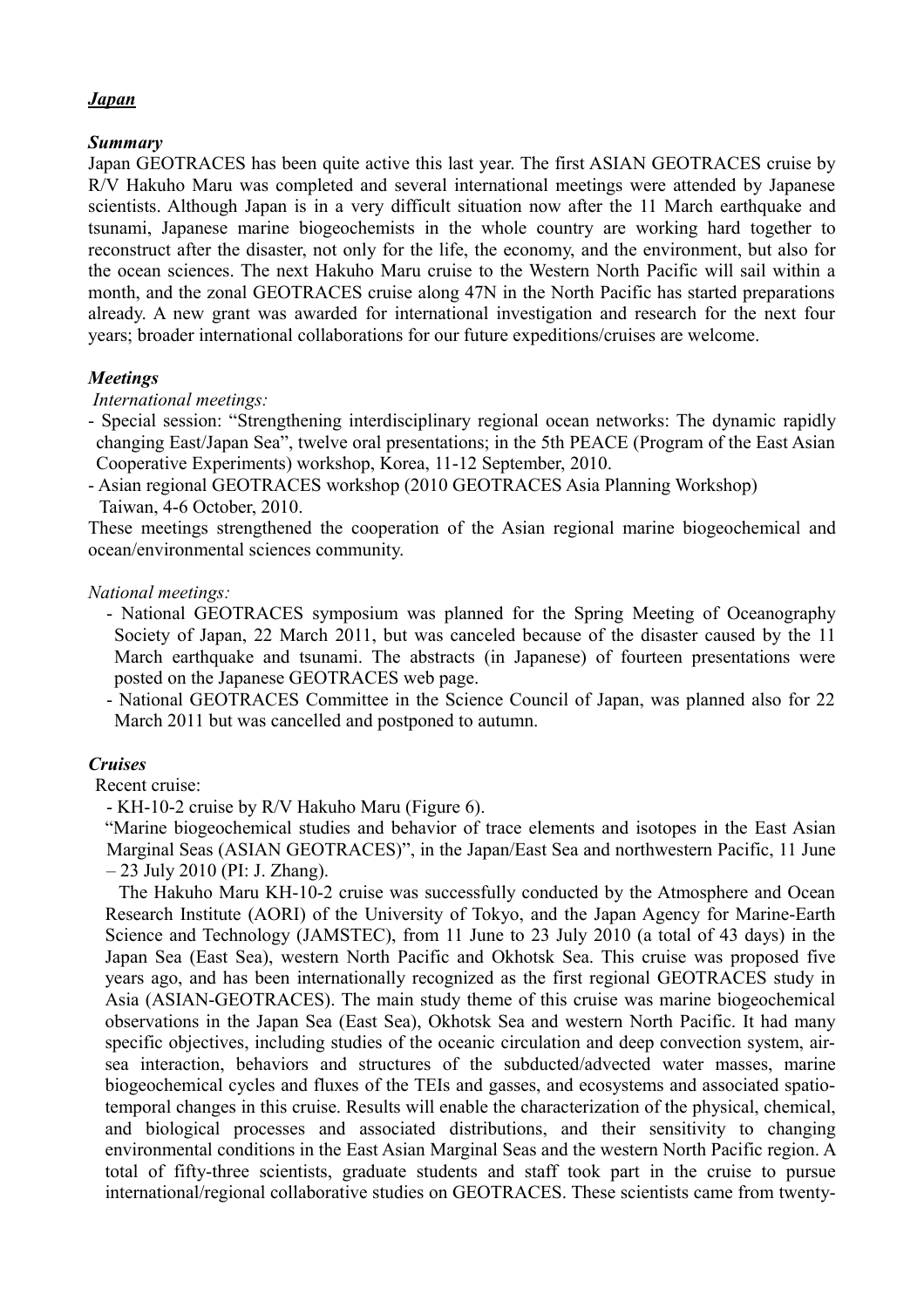two institutions in five countries. As one of our aims of the KH-10-2 cruise was educating young scientists from Asia, we performed a water-sampling workshop for more than forty chemical analyses, and four seminars (Science Coffee in Hakuho-Maru) by Japanese, Korean and Russian scientists. This cruise and all its results will form one of the cornerstones of the GEOTRACES program as its first regional GEOTRACES study in Asia and covering the various marginal seas connecting to the North Pacific, and also serve to greatly strengthen the cooperation of the Asian regional marine biogeochemical and ocean/environmental sciences community.



#### *Cruise Planning:*

- KH-11-07 cruise by R/V Hakuho Maru (Figure 7).

"Marine biogeochemical studies and behavior of trace elements and isotopes in the Western North Pacific", 16 July – 4 August 2011 (PI: J. Zhang).

Part of GEOTRACES section GP18, including the process studies focusing on cold seep biogeochemistry and earthquake mechanisms/radionuclide impact studies off NE Japan and Fukushima area.